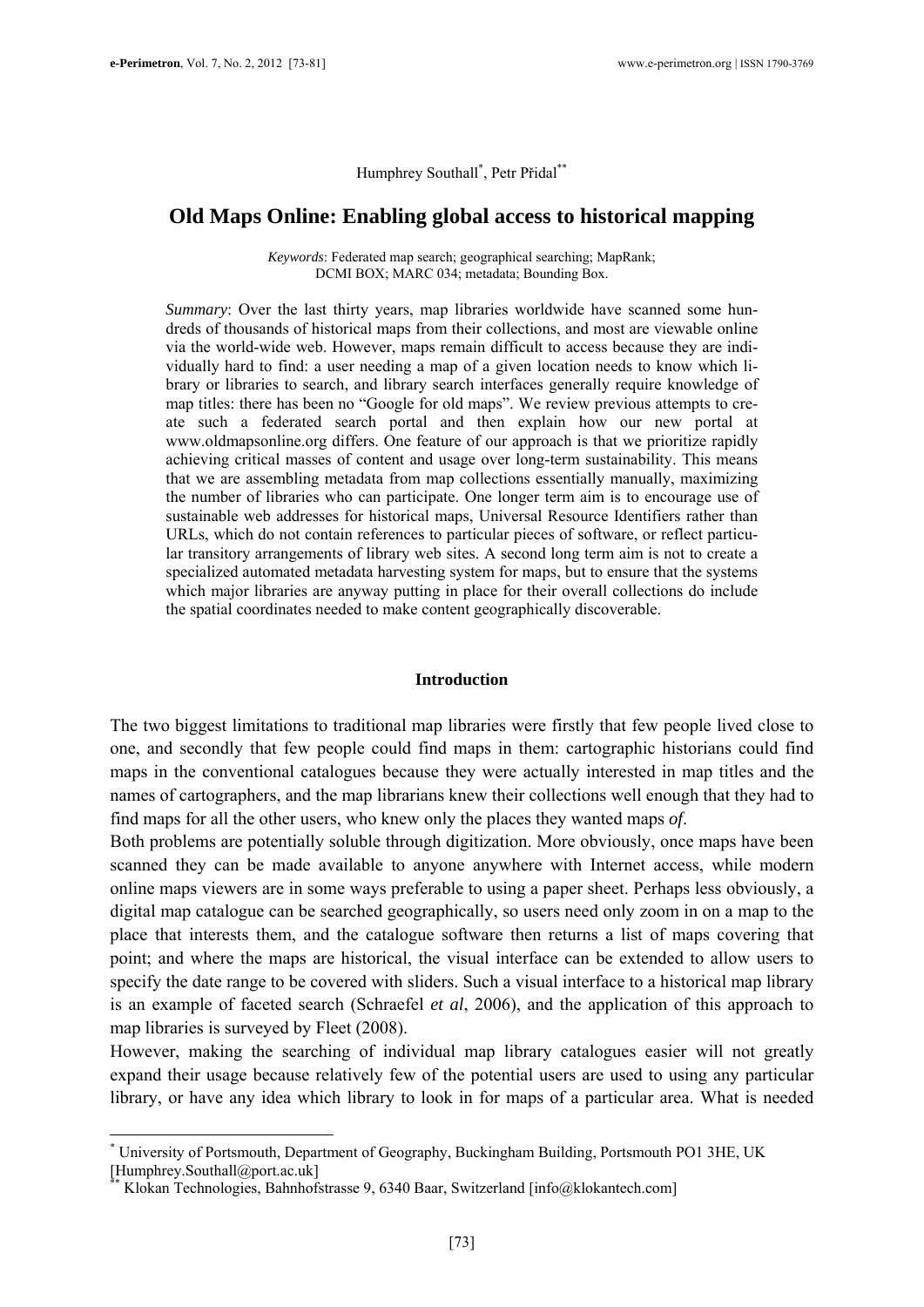instead is a single place on the internet – a portal – able to simultaneously search as many map libraries as possible. Many portals can coexist, as digital metadata is infinitely sharable, but where the maps themselves are all globally accessible the most useful search portal will be that covering the most collections, global rather than limited to maps held in one country.

This paper describes the Old Maps Online project which has created just such a portal. Our emphasis here is on the aims of the project and how we aim to achieve them, not on the technology *per se*.

#### **Federated map search portals**

Old Maps Online (http://www.oldmapsonline.org) is anything but the first project to try to create a search portal covering historical maps in multiple collections; we are not even the first project called Old Maps Online (Pridal and Zabicka, 2008). Earlier projects focused specifically on finding maps have been of two types:

Firstly, projects creating an integrated portal for both searching and viewing, so that for all practical purposes the multiple paper map collections become a single digital collection. So far such projects have all been limited to the collections of a single country. Examples include Open GeoPortal (www.opengeoportal.org), linking a consortium of academic libraries in the US, and the Cartesius project in Belgium. Strictly speaking, Kartenportal in Switzerland should not be included here because it links to a separate site for viewing, but to only one such site, Swissbib, the metacatalog of Swiss university libraries and the Swiss National Library. In practice, such projects seem likely to be limited to libraries having close institutional ties, so individual portals are unlikely to ever cover a significant fraction of the world's maps.

Secondly, projects that are purely search portals and therefore provide access to multiple digital collections. Such systems can provide users with a comprehensive access route to historic mapping, a true "Google for old maps", but only if they cover a substantial fraction of the world's collections. This is our aim, and we know of three earlier projects which have attempted this.

First, the DIGMAP project funded by the European Union's eContent Plus programme (Borbinha et al, 2007; Borbinha et al, 2009; www.digmap.eu). DIGMAP ran from 2007 to 2009 as a funded project. It aimed to hold metadata for as many maps as possible, so was designed primarily for maps with only conventional metadata. It is consequently problematic as a tool for geo-spatial searching: much of the geo-spatial metadata was generated algorithmically by parsing map titles, so it can be profoundly inaccurate; and the user interface for geo-spatial searching requires users to actually type in the coordinates of bounding boxes, limiting the system to highly expert users. Although the DIGMAP portal lists access to 49,173 "resources", these are authors, dates and places. The system does list under "other resources" 5,680 maps, but the project's funding has ended so the collections are not now being extended.

Second, Cartomundi, developed by the Maison Méditerranéenne des Sciences de l'Homme (Arnaud, 2008; www.cartomundi.fr). Cartomundi differs from both DIGMAP and Old Maps Online in that it treats copies of maps not simply as individual items grouped into map libraries, but as instances of published maps, which are in turn often grouped into series. This is clearly a desirable feature. Unlike DIGMAP, Cartomundi has a business model for sustaining itself: that map libraries pay a subscription enabling access to premium features, payments justifiable in part by the assistance the system can provide with cataloguing because of the information it holds about the publication history of maps. However, it is unclear how many libraries can afford these subscriptions. Cartomundi currently says it holds 8,000 maps.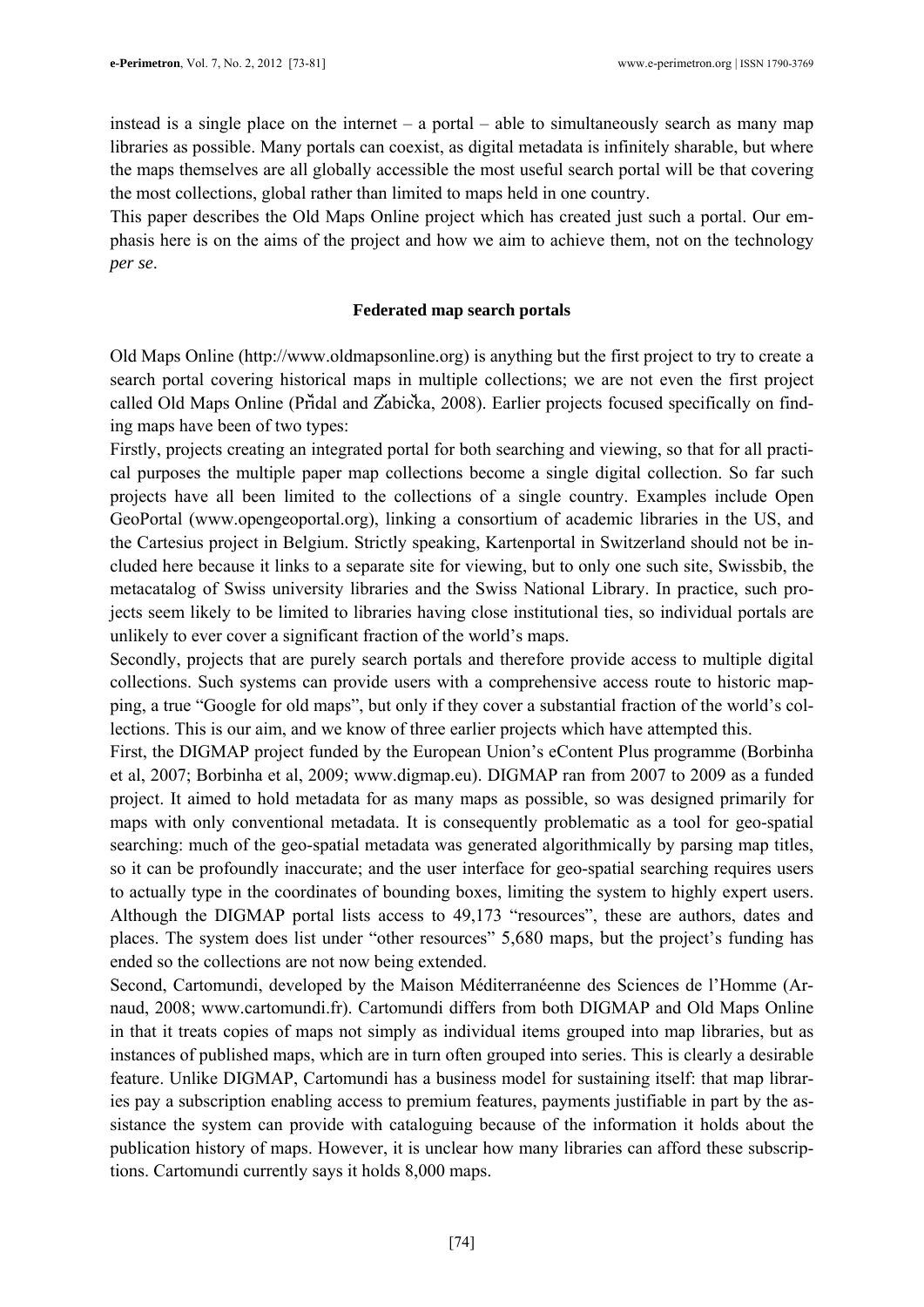Thirdly, the *Maps of Australia* mapsearch portal (http://mapsearch.nla.gov.au) is federated in that it searches "over 100,000 maps of Australia held in Australia's libraries", but only three per cent of the collections covered have been digitized and these are primarily in the Australian National Library in Canberra, so as a portal to online mapping it is a limited resource.

Two other federated search portals should be noted although neither is focused on historical maps. Firstly, the National Geospatial Digital Archive was a collaboration between UC Santa Barbara, and Stanford University to create a federated network for the US to archive geospatial imagery and data (Erwin and Sweetkind-Singer, 2009). However, this is primarily a collection of "born digital" data and cartographic content in their Globetrotter portal (http://clients.alexandria.ucsb.edu/globetrotter) is limited to modern USGS mapping. Secondly, the Electronic Cultural Atlas Initiative (Buckland and Lancaster, 2004) envisioned an enormously ambitious distributed system linking diverse geo-referenced cultural content held by individual scholars via a central metadata clearing house implemented using TimeMap software developed at the University of Sydney (Johnson, 2005). The ECAI clearing house does exist online (http://ecaimaps.berkeley.edu/clearinghouse), and does retrieve some historical maps, but seems never to have actively solicited library metadata and most current content seems to derive from the University of Sydney's own collections.

### **The Old Maps Online portal**

So how does the Old Maps Online project differ from these precursors? Firstly, we are not developing portal software from scratch, but rather using the MapRank Search software developed by Klokan Technologies GmbH and already in use by the Swiss Kartenportal system (Oehrli *et al*, 2011), the Moravian Library and the David Rumsey Collection. This has three major benefits. Firstly, we eliminated development risks. Secondly, the software had already been subject to extensive work to test and enhance usability, especially by the Kartenportal project. Figure 1 presents the Old Maps Online portal, and shows how we have kept the interface simple but highly interactive so as to make it accessible to the widest possible audience. Thirdly and most importantly, using existing software enabled us to launch the portal within four months of the start of our funding (November 2011), so we could spend most of our fifteen months working to add additional libraries to the collection, and promoting the portal to end-users.

A second major difference from DIGMAP is that we were clear from the outset that we would include only a quite narrow subset of all historical maps held by libraries: to be included in Old Maps Online, maps must have been scanned; the resulting images must be freely and directly accessible on-line; and the real-world coordinates of the map corners must be available for use in the portal. Imposing these requirements on libraries enable us to offer a very simple and attractive proposition to users: all you need to do to find relevant historical maps is use the interactive map in the portal to navigate to the real world location you are interested in; in fact, even this is not always necessary as our software can often identify a user's location from their internet address, and automatically takes them to that location in the portal. Further, once a user has found a map of interest, all they have to do to view it is click on our thumbnail image, and they are taken straight to the full image of the map on the relevant library site. An unavoidable limitation is that the different libraries we link to use a variety of viewer software, but in practice most viewers follow some standard conventions for zooming and panning.

Although Old Maps Online requires that every map be geo-referenced, enabling a map-based search interface, our approach is very different from the OpenGeoPortal project, which essentially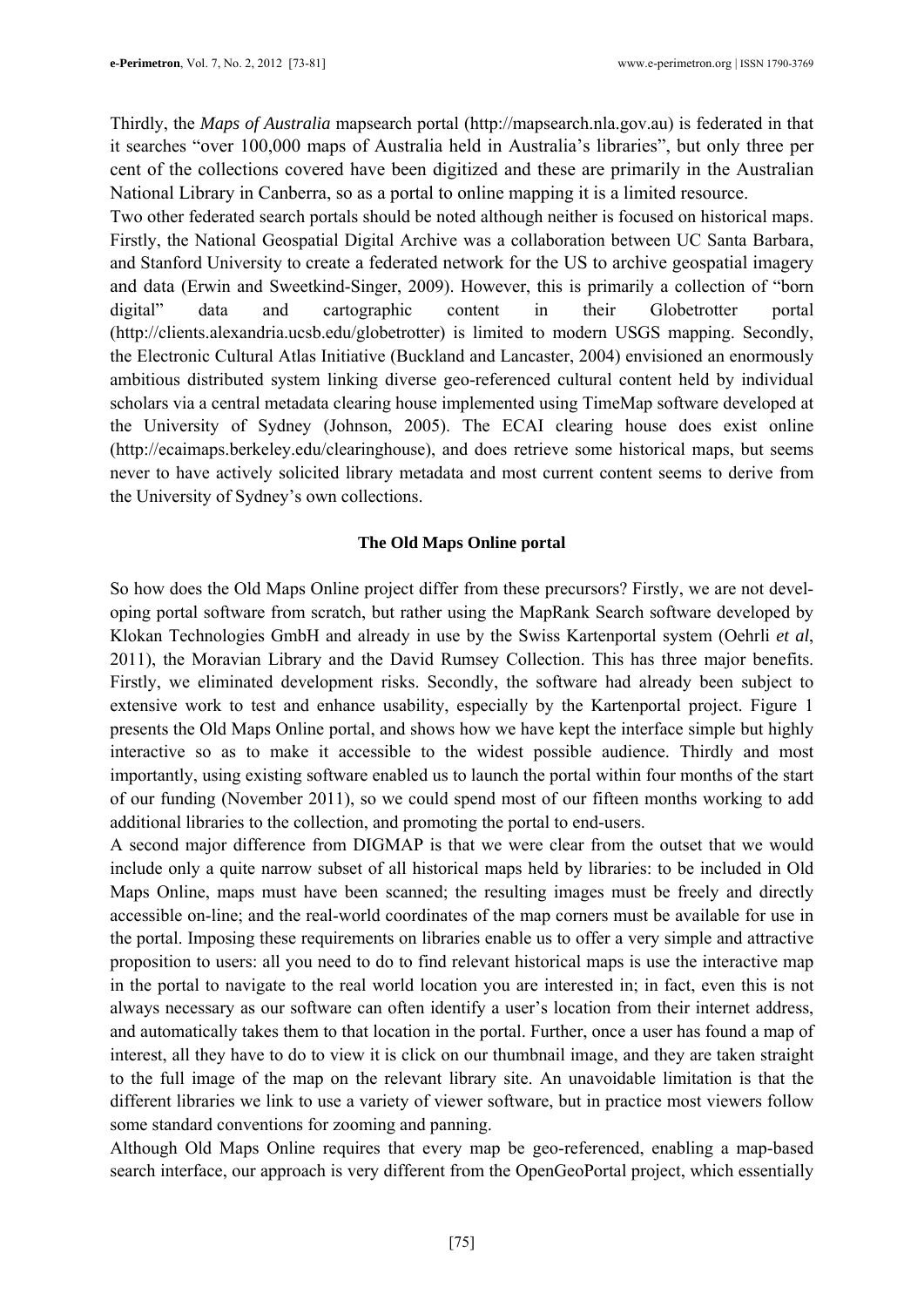treats historical maps as a class of geospatial data, accessed within an interface which will be very familiar to those used to GIS software such as ArcGIS or Quantum GIS, but arguably overcomplex for those lacking that training. In Old Maps Online, there is no requirement that maps be geo-rectified by assigning multiple control points and then stretching and compressing the image to better fit it to real world geography. Neither is there any expectation that the library holding the image will be presenting it using specialised geospatial software; rather we expect them to be using standard image viewers, such as Zoomify or IIPImage. It is only our portal system which needs to hold coordinate data for the maps, and for older maps these coordinates are unavoidably fairly approximate.



Figure 1: The Old Maps Online search portal. Clicking on one of the maps on the right brings up more details including a larger thumbnail image. Clicking on that image takes you to the map on the relevant map library web site.

The third major difference from earlier projects is our "business model". Our funding application argued against "overly demanding sustainability models". Over the period of our funding, our aim is not to create a kind of business which then generates enough income to sustain itself indefinitely, but rather to create a resource which is *worth* sustaining. This means that our priorities are to expand the "collection of (map) collections" as rapidly as possible, and to develop as large a user base as possible actually within the project period. It is very helpful that, whereas the European Union emphasises "business models", Old Maps Online is entirely funded by the UK's Joint Information Systems Committee whose sustainability requirements are much simpler: we are required to operate the Old Maps Online portal for five years from the end of the project funding, which takes us to the start of 2018; but there is no requirement that the portal be updated. We are meeting this requirement mainly through advance payments from the project grant, to Klokan Technologies to maintain the software, and internally within the University of Portsmouth for server hosting within a private "cloud". The latter buys us only a fairly minimal server, but we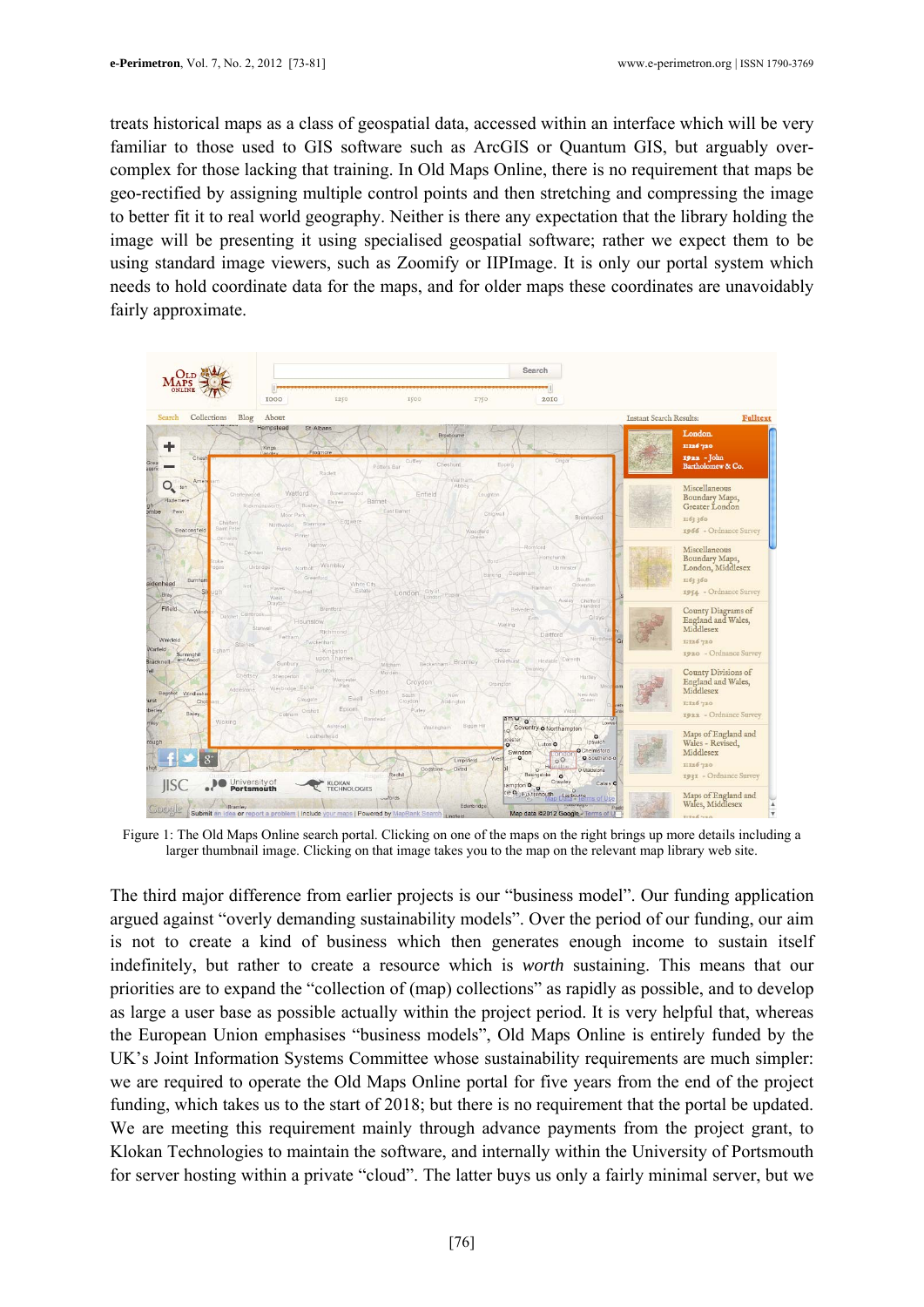will be adding advertising from Google to the search results. We already have experience with this from our existing web site *A Vision of Britain through Time*, where Google advertising is bringing in about £9,000 per annum: if Old Maps Online proves as popular, advertising income will almost automatically scale up to pay for additional server capacity; and using cloud hosting means that provided we can pay for it it is easy to vary the computing hardware resources used in line with demand.

By not trying to solve all our sustainability issues, we dramatically simplify the task of adding content to the portal: for now, we are doing this essentially manually, and by any means necessary. We do not charge libraries for inclusion, and aim to provide them with considerable assistance with adding their metadata to our system. Our hope is that most of them can send us a spreadsheet with one row for each map. The absolute minimum is a map title; a date for the information on the map; a URL at which the map image is viewable; and the real world coordinates of the bottom left and top right corners of the map. We can optionally include most other conventional cataloguing information, such as author, publisher and place and date of publication. We hold coordinates internally following the WGS-84 standard, but can handle conversions from other systems provided libraries tell us what the system is. We also need to be told what image viewer software is in use, and some basic identifying information about the library, so we can for example display its logo where appropriate. The main restriction we impose are that maps be *directly* viewable at the URL supplied without payments or passwords, and that they must be *reliably* viewable at the URL. We do not expect this to be a problem with major libraries, but can be an issue for on-line map sites created essentially by individuals.

The Old Maps Online web site was launched at the New York Public Library in February 2012, with 60,837 high resolution maps from five collections: the British Library, the David Rumsey Collection, the Moravian Library, the National Library of Scotland and *A Vision of Britain through Time*. Additional metadata from and via the Rumsey Collection is being added in April 2012 taking the total to over 71,000 maps, while further contributions from the Harvard Digital Library, the New York Public Library and Retromap (Russia) should take the total past 100,000 maps, every one of them findable and viewable within a minute of arriving on the portal.

### **Improving map referencing**

Two of our longer term aims are simply to expand the number of maps and map collections accessible through the portal, and to expand the number of users. However, we have two additional aims which are about influencing how maps are treated by libraries. The first is to improve the URLs used to access historical maps within library web sites, making them simpler and less prone to change, the ultimate aim being to enable historical researchers to provide citations which make sense to both computers and humans, and which reliably identify online maps not just at the date of publication but indefinitely. In assembling the metadata for the portal we are in effect carrying out a census of such URLs.

The problems with current URLs could be demonstrated from many map library sites, but we will focus on the one site the project is unambiguously committed to improving, the *Vision of Britain* Map Library. For example, this URL accesses Wilkinson's 1812 map of *The British Isles,* scanned for us from the British Library collection (Maps 177.d.2.(15.)):

http://visionofbritain.org.uk/iipmooviewer/iipmooviewer.html?fileName=wilkinson\_18 12%2Fwilkinson\_1812%3DThe+British+Library%3DR.+Wilkinson%3DThe+British+I sles%3DThe+British+Isles&x=68&y=59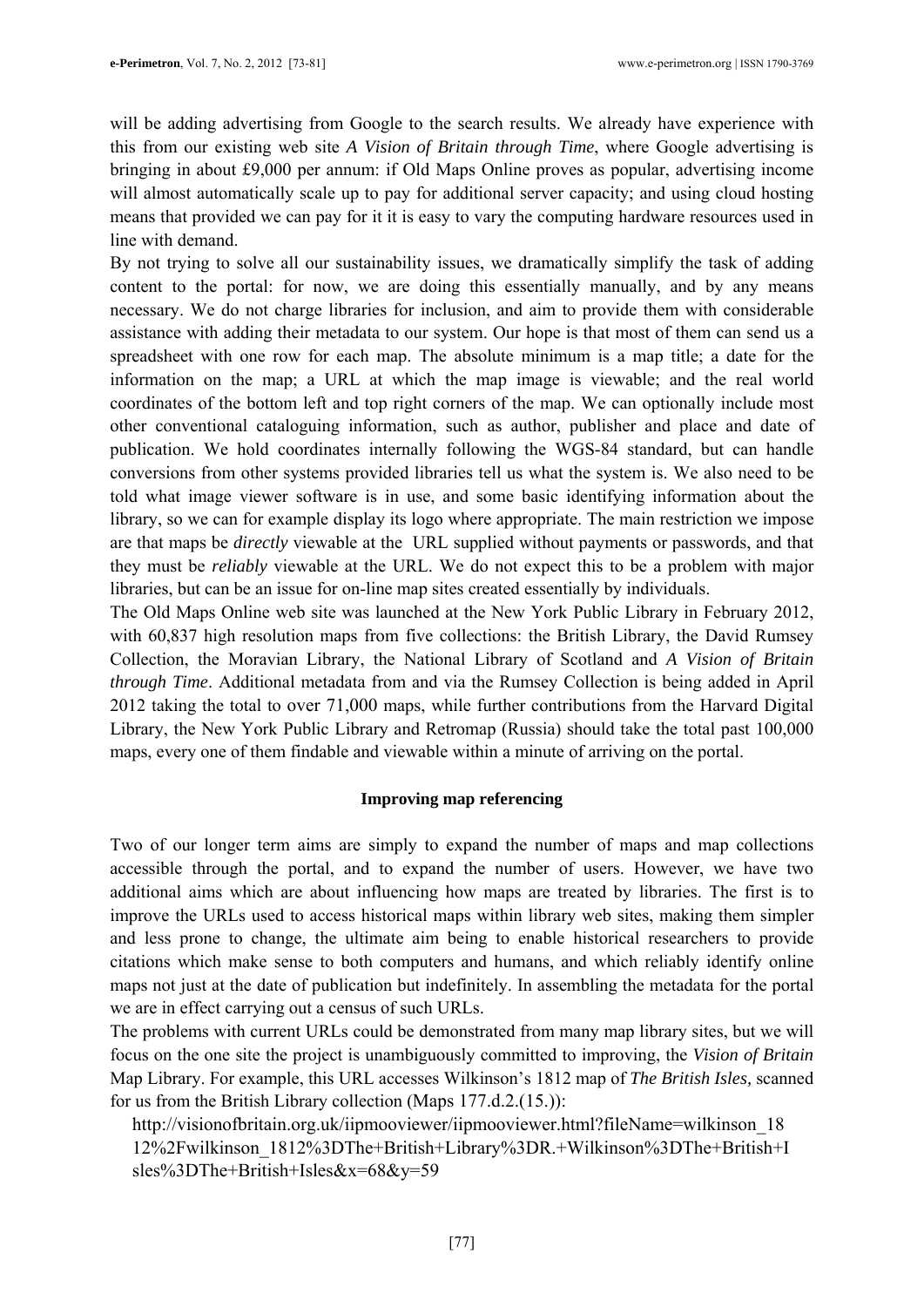Why so long, and why so obscure? The general problem with ours and many other sites is that the URLs are an unconsidered by-product of the work to set up the image viewer, a task almost always left to someone with specialist IT skills, not a librarian, and often done under considerable time pressure in the final weeks of a digitisation project. The above URL is more human-readable than some, as it incorporates the names of the map, the publisher and the library holding the paper copy. These are used by the viewer as labels, but the format in which they are passed is arbitrary and the replacement of spaces by "+" and what would otherwise be equals signs by "%3D" adds to the obscurity; it would be better to identify the map via a simple and potentially enduring identifier, most obviously an accession number.

The middle part of the address is deeply problematic. What does "iipmooviewer/ iipmooviewer.html" mean? For that matter, why do maps in the British Library have URLs like the following?

http://www.bl.uk/onlinegallery/onlineex/ordsurvdraw/c/002osd000000009u00103000.html In general, the part between the institution/domain name and the identifier for the individual map contains two elements: one or more directory names identifying locations within the web site, in our case "iipmooviewer"; and something identifying the actual viewer software, in our case again "iipmooviewer" because we are using the open source IIPImage viewer (http://iipimage.sourceforge.net). The problem is that these elements are very likely to change whenever there is an overhaul of the institutional web site; for example, if the British Library decided to standardise its terminology on either "online gallery" or "online exhibition". Just one change of the directory name, directory location or the viewer software will result in users receiving "404 Page Not Found" error messages.

Policies addressing these issues already exist, and in the UK have already been endorsed by the government and by institutions such as the British Library. RFC3986 of the Internet Engineering Task Force (Berners-Lee *et al*, 2005) defines a general syntax for Uniform Resource Identifiers (URIs), which are "compact sequence[s] of characters that identifies an abstract or physical resource"; while Chief Technology Officer Council (2009) provides detailed guidance on implementing RFC3986 within the UK public sector, and is generally more readable.

The latter report sets out a set of general principles which any system of URIs should follow. Firstly, all URIs should actually work as web addresses; this distinguishes them from Digital Object Identifiers (DOIs), which are intended to be more generic. Secondly, "those public sector URI sets that are promoted for re-use should be designed to last for at least 10 years" (p.3), which should be an unambitious goal for memory institutions such as libraries, some of which have maintained sequences of accession numbers for multiple centuries, but means that addresses must continue to work over timescales on which server hardware and software are both likely to be completely replaced. For that reason, "a URI structure will not contain anything that could change" (p.4), which covers both server software and institutional structures: much UK government "open data" is now being published at data.gov.uk rather than on the web sites of individual ministries because ministries are frequently merged, split or renamed in periodic reshuffles. Memory institutions may be more durable, but how permanent are their internal subdivisions? Maybe the most important guideline is simply "a URI path structure will be readable so that a human has a reasonable understanding of its contents" (p.4).

Our aim is to implement the above principles within *A Vision of Britain through Time*, as far as possible for both the individual sheets accessed via IIPImage and for the mosaics in our Web Map Server; and to use this experience to publish a guide to good practice for other map libraries to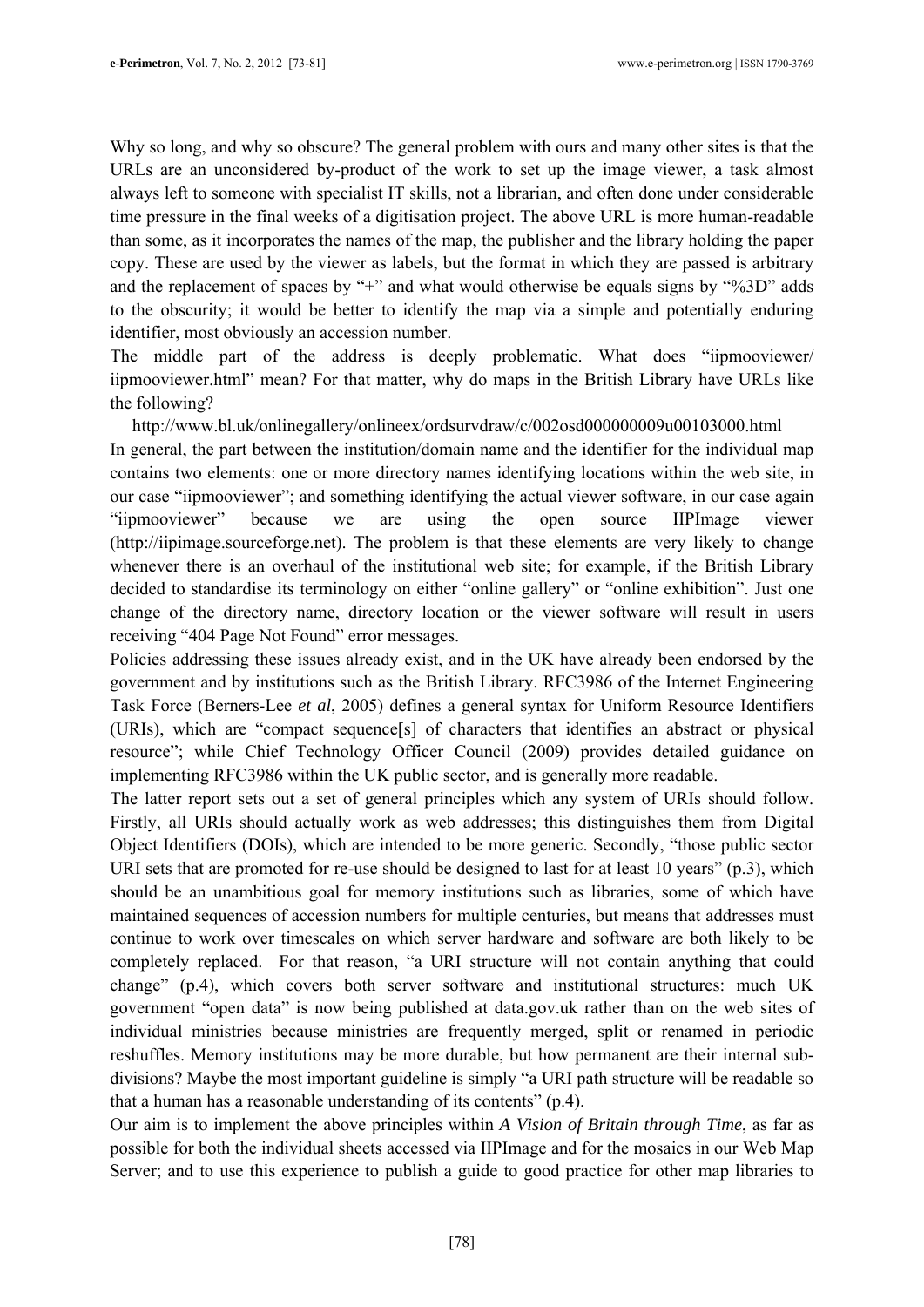follow. It is obviously not too hard to devise idealised systems of URIs, once the need for them is identified, but we also need to implement them with real world image servers. This work still lies ahead of us, but we can outline our general approach. In particular, any realistic strategy needs to work with the image servers that libraries have already installed and paid for, which means that parts of our guide will be specific to particular software; in particular, configuring sensible defaults so that only an identifier need be passed to obtain an initial view of the image. However, we see a large part of the solution as lying in the systematic re-writing of URLs by the overall web server before they reach the image server. With either of the two most widely used web servers, the open source Apache (Apache Software Foundation, 2012) and Microsoft's Internet Information Server (Yakushev, 2009), setting up URL re-writing requires "only" uploading a text file containing re-writing rules; but these rules depend on regular expression matching and are notoriously obscure. We cannot remove this obscurity, but we can provide a cookbook of examples tailored for map libraries. Much can be done by establishing some standard element that always appears between the overall domain name and the item identifier, such as "/images/maps/", which then gets re-written to the current implementation-specific path, such as "/iipmooviewer/iipmooviewer/". We suggest that the largest problems will be institutional not technical: curatorial staff deciding what is *really* permanent about their institution and digital collection, and then getting technical staff and contractors to implement it.

### **Harvesting metadata**

The long-term justification for the above work to promote simpler and more persistent identifiers for online historical maps is to make it easier for users to cite them, and therefore make maps more central to their scholarship. However, making such identifiers less likely to change has obvious practical benefits for a project relying on manual harvesting of map metadata, and with funding to employ staff to do this for only a little more than a year. Our limited capacity to update the metadata also explains our requirement that maps be "*reliably* viewable": we assume that libraries will be able to meet this requirement but are cautious, for example, about collections created by individual researchers and hosted on essentially personal areas within university web sites.

Even with such caution, and even if libraries make map URLs less implementation-dependent, we doubt that we can sustain *Old Maps Online* as currently operated much beyond the five years required by our funder. However, and provided we achieve critical masses both of map collections and users, within that five years we hope to play a significant role in achieving our final aim: an automated system for harvesting geo-spatial metadata for historic maps, making portals such as Old Maps Online self-sustaining. Here again we see the challenge as primarily institutional, not technical.

The technology for such harvesting has existed for some time, most obviously via the Open Archives Initiative's Protocol for Metadata Harvesting (OAI-PMH; Van de Sompel, 2004); and indeed the DIGMAP project discussed above implemented just such harvesting. The problem is that even where libraries are exposing their metadata for harvesting, in most cases they are not exposing the coordinate data required to support geographical searching; specifically, they are not populating field 034 in the MARC encoding, which maps to DCMI Box in the Dublin Core element set. For example, the DIGMAP web site lists 8,406 "resources" as having been harvested using OAI-PMH (http://portal.digmap.eu/index/index.html, accessed 1<sup>st</sup> April 2012); but 7,548 of these come from the National Library of Australia; and our examination of that library's metadata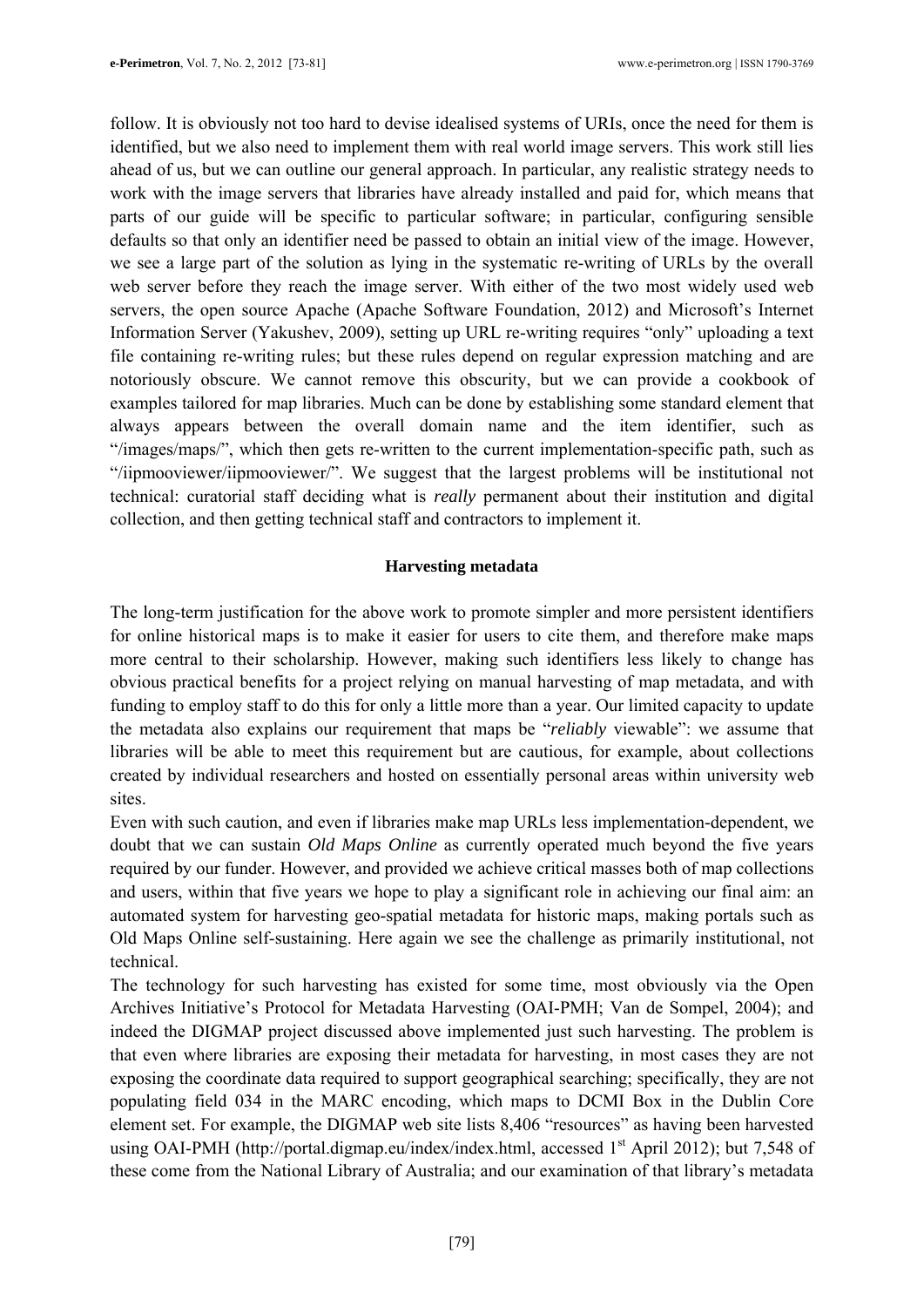as currently exposed via OAI-PMH does not show any maps with metadata in a form we can use. Similarly, the Library of Congress offers bounding box metadata for only 1,832 maps, and the French Bibliotheque Nationale offer it for 736 maps. Given that our manual harvesting has already assembled geospatial metadata for over 70,000 maps, something is clearly profoundly wrong with automated harvesting: the numbers of maps currently accessible make sense only as a proof of concept, but OAI-PMH was being established ten years ago and by now we should be well beyond proof of concept.

One way forward would have been to organise a sequence of international meetings where map librarians came together in touristic cities around the world to make plans for making geospatial metadata available for many more maps. It is unlikely that we could have obtained funding for such a project from a UK-only source, but anyway such approaches have been tried before and failed, at least in terms of metadata availability rather than touristic experiences. In the specific case of metadata for maps, there is not just the general problem of institutional inertia but the particular problem that, with some specific exceptions like the Rumsey Collection and *Vision of Britain*, maps libraries are usually embedded within larger libraries, within which cataloguing systems and web services are provided centrally: getting map librarians excited about DCMI Box can be only a first stage, they must persuade the overall heads of their libraries that this matters.

Our ultimate aim, therefore, is to assist them in this by creating a portal designed not for cartographic historians or GIS specialists, but for everyone fascinated by past places, notably the army of amateur local and family historians; and a portal containing as much of the world's cartographic heritage as possible, populated by any means necessary. Such a system should lead to a large enough rise in usage of online historical mapping at the participating libraries that even head librarians start to notice. In the really long term, we hope those head librarians will start to realise that geographical search interfaces work well with many kinds of geo-referencable content besides maps: topographical drawings and photographs; travel writing; archival documents linked to places, which were the focus of the QVIZ project (Aucott *et al*, 2009); even sound recordings of dialect speech or birdsong.

### **Conclusion**

The majority of digital library projects are of course concerned simply with scanning, and making the resulting images available online. There is an obvious need for projects which go beyond this, and particularly for projects which make the ever-growing body of digital content more easily findable. However, most such projects are handicapped by funders requiring them to advance the *technical* state of the art. One risk is that projects developing new software will simply fail, but just as useless are projects that create novel but unusable interfaces, or that spend years simply reinventing the wheel. Even where projects are entirely successful in developing great new interfaces, that tends to be their final act before the project funding ends: the web site keeps running, but there is nobody to add content or promote it to users.

We were deeply fortunate with Old Maps Online to be able to base our portal on existing software, so that we can concentrate on what comes next: creating a metadata collection spanning not thousands of maps but hundreds of thousands of maps; establishing a user base far larger than the specialist audience for traditional map libraries; and then promoting changes to library practices making maps easier and more reliable to cite, and to enable systematic harvesting of library metadata including geo-referencing. It will be clear that unless and until this final aim is